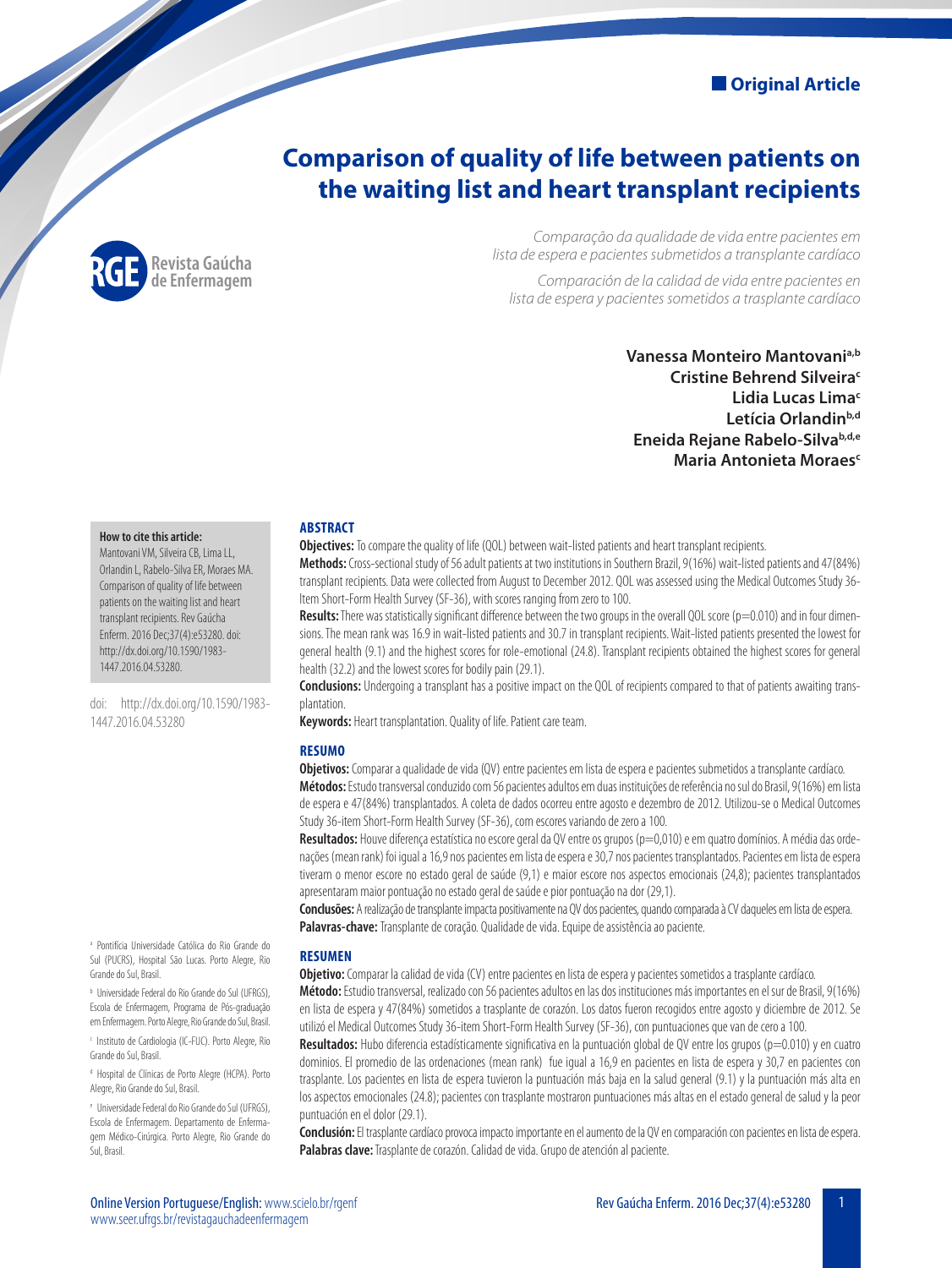# **INTRODUCTION**

Heart transplantation is the best surgical treatment option for patients with heart failure (HF) refractory, although there is great improvement in life expectancy with clinical treatment. HF is considered refractory in patients with severe symptoms and marked limitation of activities of daily living and when therapy and procedures can no longer prolong survival in these patients, conditions associated with a poor prognosis $(1)$ .

In transplants scenario, Brazil has guided behaviors that are incorporated primarily in Latin America and around the world, which highlights the country as a reference in heart transplantation. However, patients listed for heart transplant may remain for a long time on the waiting list, which can result in deaths that could be avoided by transplantation<sup>(1)</sup> and in a progressive deterioration in quality of life (QOL).

QOL is a concern of health care professionals, especially of those who care for chronic patients with life-limiting diseases, such as HF. QOL can be defined as individuals' perception of their position in life in the context of the culture and value systems in which they live and in relation to their goals, expectations, standards, and concerns<sup>(2)</sup>.

Patients with HF on the transplant waiting list show a significant clinical deterioration in QOL while waiting for a donor heart, which is often translated into difficulty performing activities of daily living and increased anxiety and depression<sup>(3)</sup>. However, after transplant, patients have shown better QOL and improved psychosocial functioning as well as low rates of depression and negative feelings, especially among patients aged 65 years or older, which highlights the benefits of the procedure for the elderly population<sup>(4)</sup>. Among younger patients, the literature shows a significant number of patients surviving 20 years or more after heart transplant, which further confirms the procedure as the gold standard treatment for end-stage HF<sup>(5)</sup>.

Among several validated instruments for assessing health-related QOL, the Medical Outcomes Study 36-Item Short-Form Health Survey (SF-36) can be used in the cardiac population because it contains questions that measure patients' perception of their health<sup>(6)</sup>. In Brazil, 3 out of the 19 heart transplant teams that perform this procedure nationwide are located in Rio Grande do Sul, a state where transplantation has gained momentum due to increasing organ donation rates. However, to date, no study has compared the QOL of patients on the heart transplant waiting list to that of patients who have undergone a heart transplant at institutions in this state. Likewise, there has been little research into the topic in this and other regions of Brazil using the SF-36.

In view of the foregoing, and considering that the assessment of the QOL of patients on the transplant waiting list and after surgery is an important predictor of treatment outcome in several clinical conditions, it is therefore relevant to investigate this topic. Aiming to contribute to the existing body of knowledge by providing data from two centers of excellence in the state for heart transplantation, the present study was designed to compare the QOL between patients on the waiting list and heart transplant recipients.

This study will provide health care professionals with data on physical and mental changes experienced by patients while waiting for a donor heart and after the procedure. Knowledge of these parameters may help patient care teams to more clearly understand, follow up and monitor the difficulties encountered, thus becoming able to propose alternatives to achieve better results.

### **METHODS**

This quantitative cross-sectional study of adult patients listed for heart transplant and transplant recipients was conducted at two institutions in Southern Brazil that perform the procedure: Hospital de Clínicas de Porto Alegre (HCPA) and Instituto de Cardiologia – Fundação Universitária de Cardiologia (IC-FUC). Both institutions are located in Porto Alegre, city and capital of Rio Grande do Sul, the southernmost state of Brazil.

All patients on the heart transplant waiting list and those who have undergone a heart transplant and are currently being followed up at the two institutions were invited to participate in the study, regardless of the waiting time and the time of transplant. At HCPA, there were four wait-listed patients and 10 transplant recipients. At IC-FUC, there were six wait-listed patients and 49 transplant recipients, for a total of 10 wait-listed patients and 59 transplant recipients. Because the number of patients was considered small and we intended to include all patients, a sample size calculation was not performed.

Eligible participants were all patients aged 18 years or older who were either on the heart transplant waiting list or had already undergone a heart transplant and were being followed clinically at one of the two institutions. Patients with kidney/liver/lung or systemic comorbidities that could lead to misinterpretation of findings or result in limited life expectancy were excluded from the study.

All eligible patients were approached for data collection during outpatient visits and monthly meetings that occur in the institutions. Data were collected from August to December 2012. Prior to data collection, participants were in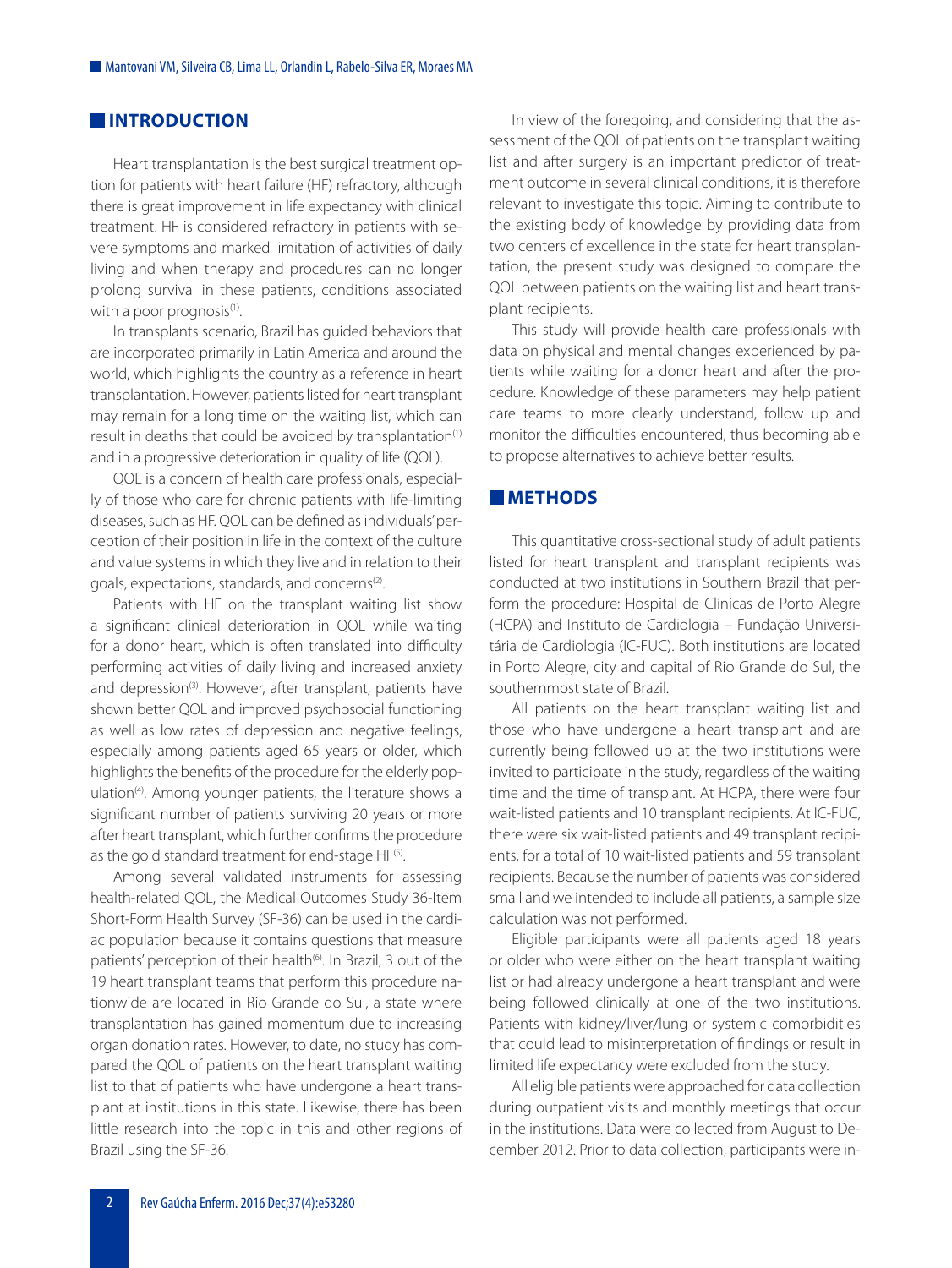formed of the study objectives, ensured confidentiality of the responses, and required to provide written informed consent. Patients who agreed to participate first answered a questionnaire on clinical and demographic data, and then the SF-36. Total interview time was 20 minutes.

Two instruments were used. The first aimed to characterize the study population and included sociodemographic variables (such as sex, age, race, socioeconomic status, and education level) and clinical variables (such as HF duration and etiology, comorbidities, pharmacological treatment, survival after transplant, and time on the waiting list).

The second instrument was the SF-36, validated in Brazil<sup>(6)</sup>, which was used to assess patients' perceived QOL. It consists of 11 questions and 36 items divided into eight dimensions: physical functioning (10 items), role-physical (four items), bodily pain (two items), general health (five items), vitality (four items), role-emotional (three items), mental health (five items), and social functioning (two items), and a question to compare current with past (one year ago) perception of health. All raw dimension scores are transformed into a 0-100 scale, where a score of zero is equivalent to "much worse" and a score of 100 is equivalent to "much better".

The study followed the Resolution number 466/12 of the Brazilian National Health Council and was approved by the ethics committees of HCPA (number 66849) and IC-FUC (number 60497). All individual participants included in the study signed an informed consent form twice.

Continuous variables were expressed as mean (SD) or median and interquartile range, and categorical variables were expressed as absolute and relative frequencies. QOL scores were compared between wait-listed patients and transplant recipients using the nonparametric Mann-Whitney test*.* P-values <0.05 were considered statistically significant.

### **RESULTS**

Sixty-nine patients were initially identified and considered for enrollment in the study, 10 patients on the heart transplant waiting list and 59 patients who had undergone a heart transplant at one of the two institutions. Among transplant recipients, two were excluded due to renal failure, one refused to participate, and nine patients were unable to attend the visits or meetings because they lived in the countryside. During data collection, one patient was removed from the waiting list and underwent a transplant, being unable to answer the questionnaire, and was also excluded. Thus, 56 patients were included in the final sam**Table 1** – Sociodemographic and clinical characteristics of the sample. Porto Alegre/RS, Brazil, 2012

| <b>Characteristics</b>                                                 | $n = 56$    |
|------------------------------------------------------------------------|-------------|
| Group <sup>+</sup>                                                     |             |
| Wait-listed patients                                                   | 9(16)       |
| Transplant recipients                                                  | 47 (84)     |
| Sex, male <sup>+</sup>                                                 | 43 (76.8)   |
| Race, white <sup>+</sup>                                               | 42 (75)     |
| Age, years*                                                            | $55 + 11$   |
| <b>Professional status<sup>+</sup></b>                                 |             |
| Retired                                                                | 33 (59)     |
| On leave                                                               | 11 (19.6)   |
| Working                                                                | 12 (21.4)   |
| Marital status, with a partner <sup>+</sup>                            | 49 (87.5)   |
| Years of study*                                                        | $9.1 + 4.4$ |
| Living with two or more family members <sup>†</sup>                    | 28 (50)     |
| HF duration, years*                                                    | 19.7±10.3   |
| Most common HF etiologies <sup>+</sup>                                 |             |
| Ischemia                                                               | 28 (50)     |
| Valve failure                                                          | 12 (21.4)   |
| Congenital                                                             | 5(8.9)      |
| <b>Requiring hospitalization in the</b><br>past 12 months <sup>t</sup> | 23 (41)     |
| Reason for admission <sup>+</sup>                                      |             |
| Routine examination                                                    | 13 (23.2)   |
| Cardiovascular problems                                                | 6(10.7)     |
| Surgical procedure                                                     | 6(10.7)     |
| Previous coronary artery bypass grafting <sup>†</sup>                  | 18 (32.1)   |
| <b>Percutaneous coronary intervention</b>                              | 19 (34)     |
| Comorbidities <sup>†</sup>                                             |             |
| Systemic hypertension                                                  | 43 (76.8)   |
| Dyslipidemia                                                           | 31 (55.4)   |
| Arrhythmia                                                             | 25 (44.6)   |
| Diabetes mellitus                                                      | 18 (32.1)   |
| Smoking <sup>+</sup>                                                   |             |
| Abstinent smoker                                                       | 34 (60.7)   |
| Never smoked                                                           | 22 (39.3)   |
| Regular physical activity <sup>†</sup>                                 | 23 (41.1)   |
| <b>Number of medications used*</b>                                     | $7.7 + 2.0$ |
| Time on the waiting list, months*                                      | $6(3-9)$    |
| Survival after transplant, years*                                      | $10(4-13)$  |

Source: Research data, 2012.

\*Continuous variables  $=$  mean  $\pm$  SD or median and percentiles. <sup>†</sup> Categorical variables = n (%).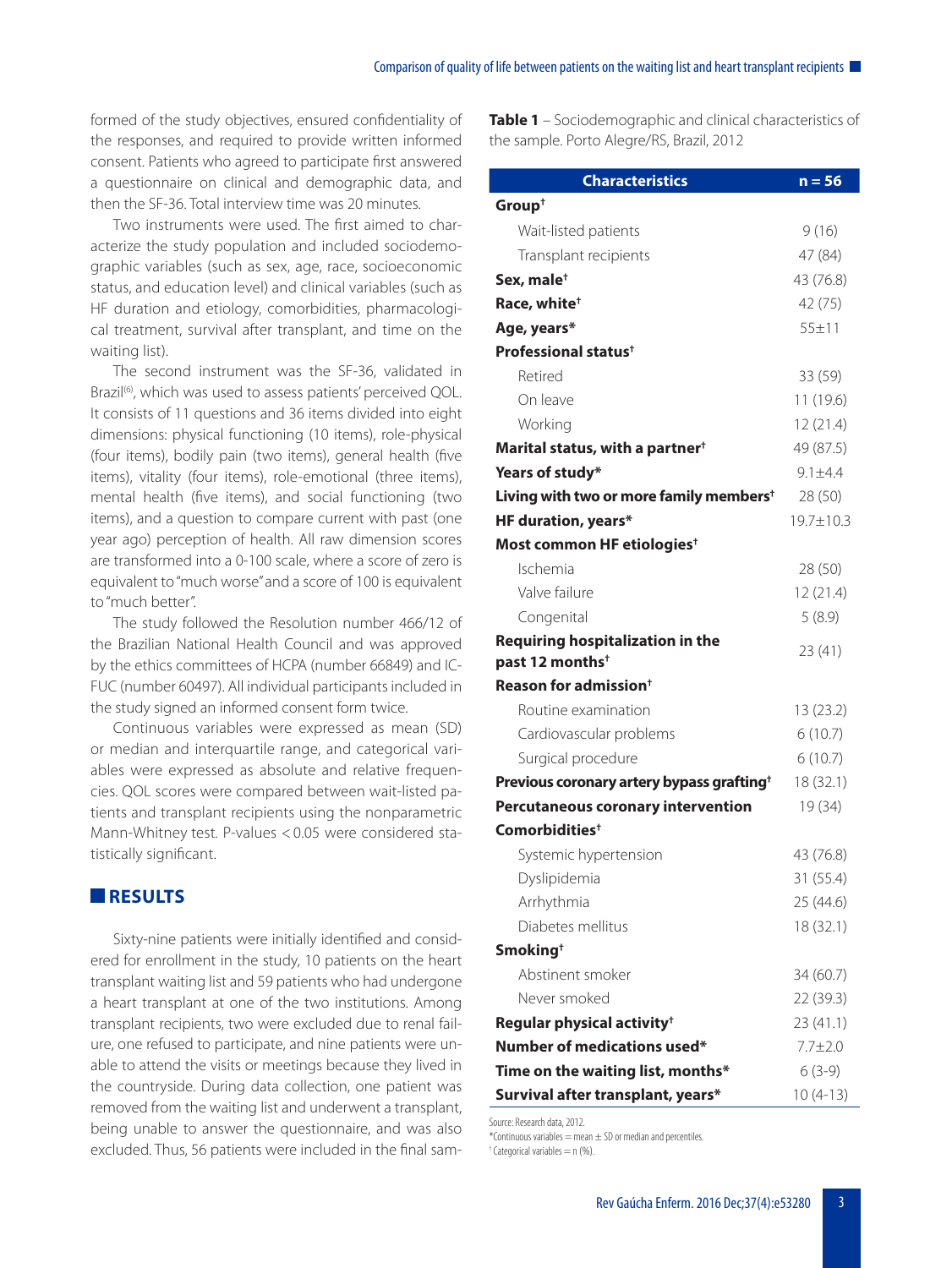ple, 9 (16.0%) wait-listed patients and 47 (84.0%) transplant recipients. The patient with the lowest transplant time had two months of surgery and the patient with the least waiting time was for a month on the list.

Mean age was 55 (SD, 11) years, and 43 (76.8%) participants were men. Ischemia was the most common etiology of HF, found in 28 (50.0%) cases, followed by valve failure in 12 (21.4%) cases. Twenty-three patients required hospital readmission in the past year due to different causes: 13 (23.2%) patients for routine examination, six (10.7%) to undergo a surgical procedure, and six (10.7%) due to cardiovascular problems.

Eighteen patients (32.1%) had already undergone coronary artery bypass grafting and 19 (34.0%) had undergone





percutaneous coronary intervention. Regarding comorbidities, 43 (76.8%) patients had hypertension, 31 (55.4%) had dyslipidemia, and 18 (32.0%) had diabetes. Thirty-four patients (60.7%) were former smokers, and 23 (41.0%) reported performing physical activities regularly. The characteristics of the study sample are shown in Table 1.

Regarding the overall QOL score, the mean rank was 16.9 in wait-listed patients and 30.7 in transplant recipients, with statistically significant difference between the two groups (p=0.010). The median of the overall QOL value in patients list was equal to 34(10-48), while in transplant patients, this value was equal to 48(48-68), as shown in Figure 1.

When QOL scores were compared between the two groups, although transplant recipients had higher scores in all eight SF-36 dimensions, four dimensions showed a statistically significant difference between groups: physical functioning, general health, vitality, and social functioning. All other dimensions (role-physical, bodily pain, role-emotional, and mental health) showed no statistically significant differences. In wait-listed patients, physical functioning and general health were the most commonly impaired dimensions (Table 2).

## **DISCUSSION**

This study was designed to compare the QOL between patients on the waiting list and heart transplant recipients. The results showed improved QOL scores in transplant recipients compared with patients on the heart transplant waiting list. When analyzing the scores by dimension, items related to physical functioning, general health, vitality, and social functioning were significantly different between groups. All other dimensions (role-physical, bodily pain, role-emotional, and mental health) had higher scores in

**Table 2** – Comparison of quality of life scores by dimensions. Porto Alegre, RS/Brazil, 2012.

| <b>Dimension</b>     | <b>Wait-listed patients*</b> | <b>Transplant recipients*</b> | <b>P-value</b> |
|----------------------|------------------------------|-------------------------------|----------------|
| Physical functioning | 9.5                          | 32.1                          | < 0.001        |
| Role-physical        | 22.6                         | 29.6                          | 0.131          |
| Bodily pain          | 18.2                         | 29.1                          | 0.069          |
| General health       | 9.1                          | 32.2                          | < 0.001        |
| Vitality             | 14.9                         | 31.1                          | < 0.001        |
| Social functioning   | 17.6                         | 30.0                          | < 0.001        |
| Role-emotional       | 24.8                         | 29.2                          | 0.302          |
| Mental health        | 24.6                         | 29.2                          | 0.439          |

Source: Research data, 2012.

\*Data are expressed as mean rank.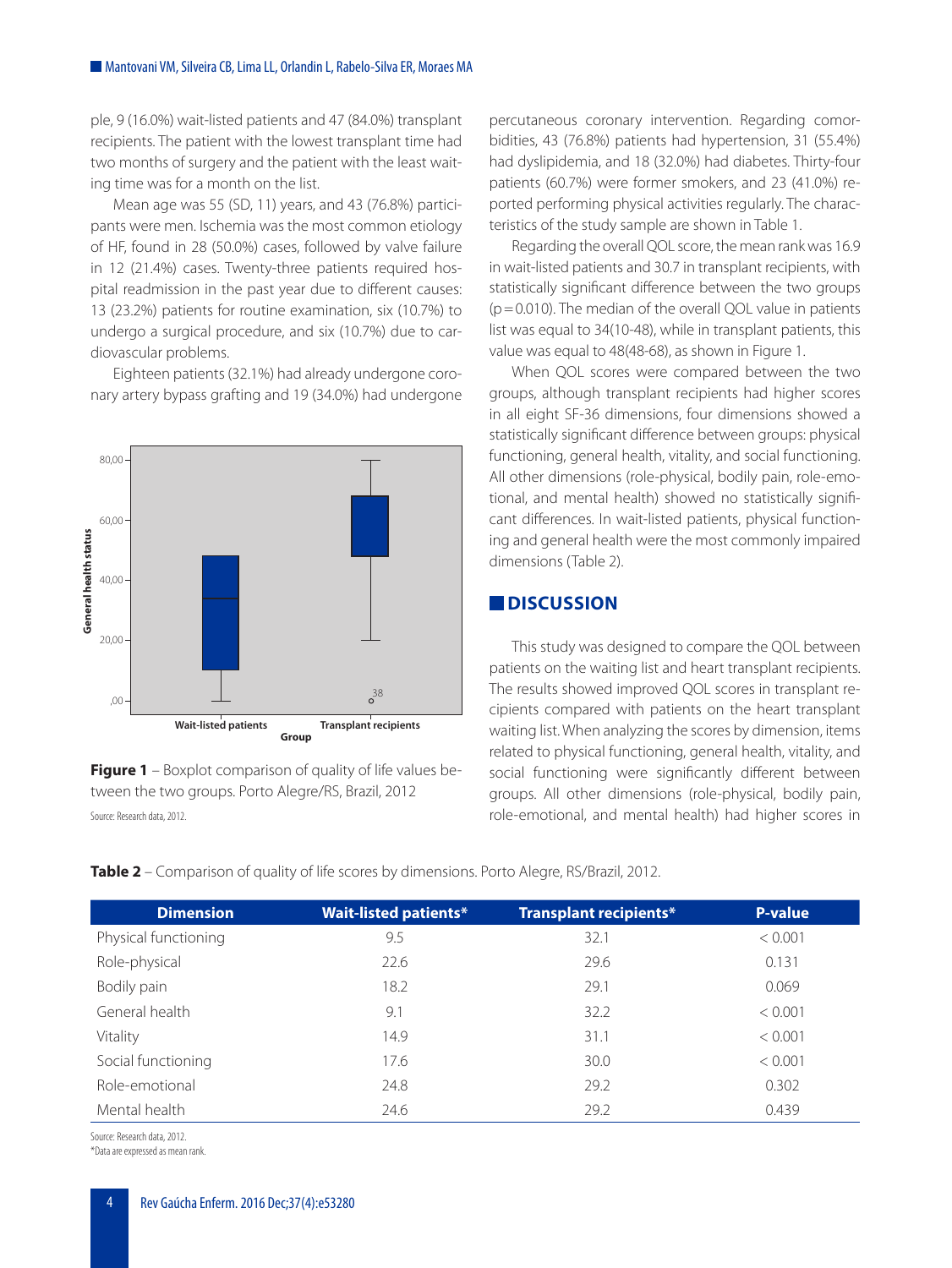the group of transplant recipients, but no statistically significant difference was observed.

In the setting of QOL and HF, it is known that HF patients often go through major changes in life patterns and everyday life, becoming unable to perform certain daily tasks due to the signs and symptoms of HF, such as dyspnea on exertion or at rest, orthopnea, fatigue and edema<sup>(7)</sup>. It is also known that, among these patients, the number of hospital readmissions is high. In a study conducted with 303 HF patients, 69% of the sample had been hospitalized with decompensated HF in the past year. Of these, 32% had at least three hospital readmissions and 13.5% were hospitalized more than five times $^{(8)}$ .

Despite significant advances in treatment modalities, the prognosis of patients with HF remains guarded<sup>(7)</sup>. For patients who are refractory to medical therapy and have an implanted device, such as a pacemaker, but still require frequent hospital readmissions and remain within an extremely limiting functional class, heart transplantation appears as the only treatment option. However, only a small number of wait-listed patients receive an organ because of the limited number of donors, in addition to strict selection criteria that result in the exclusion of many candidates<sup>(9)</sup>.

In the present study, the median time spent on the waiting list was six months, but some patients waited up to five years for a donor heart. In this group of patients, QOL was significantly reduced compared with the QOL of transplant recipients. In Brazil, a study published in 2009 assessed the QOL of patients awaiting heart transplantation in the city of São Paulo, and the results showed that 17% of patients rated their health as very bad, 44% as bad, and 39% as  $q$ ood $(10)$ .

Since 1967, when the first heart transplant was performed, this procedure has been recommended as the treatment of choice for refractory HF. The improvement of surgical techniques, the development of a standardized system for endomyocardial biopsy and the discovery of immunosuppressive drugs have improved the life expectancy of transplant recipients. The median survival after heart transplant has increased to 10 years, and, currently, patients can live for about 20 years post-transplant with better QOL<sup>(5,11)</sup>. These data are consistent with the findings reported in the present study, in which the median post-transplant survival was 10 years, and the patient with the longest survival time survived 23 years after transplant.

Similar results have been reported in the international literature. In a recently published prospective study, 133 patients who survived 20 years or more after heart transplant were evaluated. The mean age at transplant of the 20-year survivors was 43 years, and the survival rates at one,

10, and 20 years post-transplant were 82.7%, 63.9%, and 55.6%, respectively<sup>(5)</sup>.

A recent Polish study showed similar findings for QOL. In that study, 63 transplant recipients answered questions related to their life before and after the transplant. The results demonstrated that average QOL, on a 10-point scale, increased from 3.16±1.47 to 7.60±1.21, with a statistically significant difference between pre- and post-transplant QOL scores. In addition, 59 (93.7%) patients perceived a significant improvement in their OOL after transplant<sup>(12).</sup> These data reaffirm heart transplantation as a treatment modality capable of improving stability and promoting QOL in HF patients.

Regarding marital status, in the present study, 87.5% of patients were married or had a partner, and 98.2% of patients lived with their partner or with two or more family members. These are important data because it is known that heart transplant patients require great support from their family during preparation for and mainly after surgery, including a complex readjustment of the family dynamics due to the risk of infection and rejection<sup>(13)</sup>.

Preoperatively, adjustments are needed so that the patient is ready to receive a heart when it becomes available for transplant. Postoperatively, there are changes in the patient's and family's daily life functioning due to the need for an adequate place to live, several medications, routine examination, and periodic medical appointments<sup>(3)</sup>. In addition, comorbidities are commonly seen in cardiac patients, requiring the use of other medications and changes in lifestyle, such as those observed in the present study, in which more than half of the patients had hypertension and dyslipidemia, and a significant number of patients had arrhythmia and diabetes mellitus.

It is important to highlight that the goal of transplantation is not only to prolong survival but also to improve QOL and enable patients to return to normal activities. In a Canadian study published in 2010 using the SF-36 to assess pain in 92 heart transplant recipients, the results showed that 46% of patients reported at least mild pain and 21% reported moderate to severe pain<sup>(14)</sup>. Moreover, physical symptoms, such as fatigue, lack of energy, and nervousness, are associated with patients' perceptions after heart transplant and may last more than one year after surgery, which can be a barrier to patients achieving better QOL by affecting their mental, social, and physical well-being<sup>(15)</sup>. These data are in agreement with the present results, which showed no statistically significant difference in bodily pain or role-physical dimensions between the two groups.

The absence of statistical difference in the role-physical dimension is expected, considering that transplant pa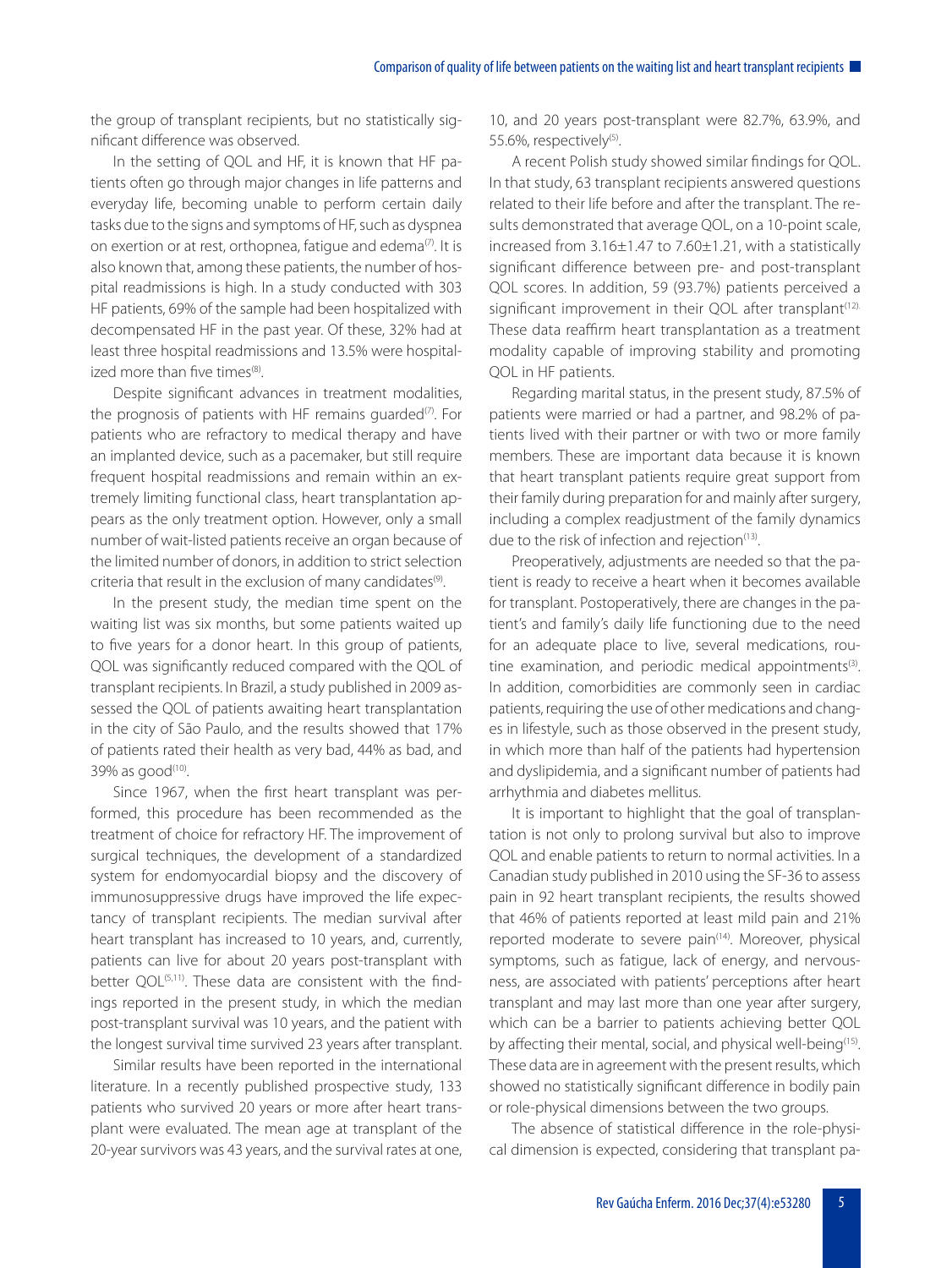tients often have reduced ability to exercise. In this respect, Brazilian study aimed to evaluate 14 patients' progress four years after cardiac transplant, through the six-minute walk test. Results showed that patients' cardiovascular responses were below the estimated, with a decrease of 11.6% in walking distance when compared with the estimated distance. For these reasons, physical activity should be started early to restore physical capacity, enabling transplanted patients back to perform most of their daily activities<sup>(16)</sup>.

With regard to the role-emotional and mental health dimensions, both also showed no statistically significant difference between the two groups. According to the literature, depressive symptoms are commonly found in transplant recipients and reported as one of the main factors associated with impaired QOL after transplant<sup>(17)</sup>. These symptoms justify the need for interventions to modify negative feelings and thoughts in an attempt to improve QOL.

It is important to note that, although transplant recipients showed higher overall QOL scores and a significant between-group difference was observed in some dimensions, their mean scores remained low. Consistent with these findings, results from a study involving nine transplant recipients in a Brazilian transplant center showed that, after transplant, patients recognized the positive changes brought about by the procedure with regard to clinical symptoms. However, patients reported loss of autonomy and many limitations, which require constant adaptation to post-transplant lifestyle<sup>(18)</sup>.

Following the same reasoning, an Italian study aimed to describe the QOL of 122 patients 10 years after the procedure. Results demonstrated that physical QOL was significantly lower than the expected for the general population, as well as dimensions physical functioning, role-physical, bodily pain, general health, social functioning, and role-emotional. The authors concluded that heart transplantation is associated with a high QOL in the long term, however, factors affecting QOL should be identified in order to search for the best treatment<sup>(19)</sup>. These data are similar to the present study and may explain why the scores did not exceed 32.1 in the post-transplant group.

It is known that only a few patients return to work after transplant, and that clinical variables, such as pain and depression, can be a limiting factor<sup>(20)</sup>. Therefore, the findings of the present study allow us to infer that close follow-up by a multidisciplinary team may improve patients' understanding of factors associated with their condition, thus facilitating their return to normal activities and minimizing their suffering both while waiting for a donor heart and after transplant.

#### **Limitations**

A limitation of this study was the use of a single QOL measure. Also, the evaluation of the same patient at different stages of follow-up could have yielded different results. In view of this, further studies with thorough follow-up of both groups are warranted to help patients better understand the source of their distress, thus opening up the possibility of obtaining better QOL scores preand post-transplant.

### **CONCLUSION**

For patients who have undergone a heart transplant, QOL is significantly higher than that of patients on the transplant waiting list. Physical functioning, general health, vitality and social functioning were the best-scoring dimensions for transplant recipients. These results can be encouraging for patients who are still on the waiting list, because they reflect the benefits of transplant and its positive impact on health-related QOL. Despite all the risks involved in heart transplantation, this surgical approach, when successfully performed, enables patients to improve their QOL.

#### **REFERENCES**

- 1. Bacal F, Souza-Neto JD, Fiorelli AI, Mejia J, Marcondes-Braga FG, Mangini S, et al. II Diretriz Brasileira de Transplante Cardíaco. Arq Bras Cardiol. 2009;94(1 supl.1):e16-e73.
- 2. WHOQOL Group. Development of the WHOQOL: Rationale and current status. Int J Mental Health 1994;23:24-56.
- 3. Aguiar MIF, Farias DR, Pinheiro ML, Chaves ES, Rolim ILTP, Almeida PF, et al. Quality of life of patients that had a heart transplant: application of Whoqol-Bref Scale. Arq Bras Cardiol. 2011;96(1):60-7.
- 4. Shamaskin AM, Rybarczyk BD, Wang E, White-Williams C, McGee E Jr, Cotts W, et al. Older patients (age 65+) report better quality of life, psychological adjustment, and adherence than younger patients 5 years after heart transplant: a multisite study. J Heart Lung Transplant. 2012 May;31(5):478-84.
- 5. Biefer HRC, Sündermann SH, Emmert MY, Enseleit F, Seifert B, Ruschitzka F, et al. Surviving 20 years after heart transplantation: a success story. Ann Thorac Surg. 2014 Feb;97(2):499-504.
- 6. Ciconelli RM, Ferraz MB, Santos W, Meinão I, Quaresma MR. Tradução para o português e validação do questionário genérico de avaliação de qualidade de vida SF-36 (Brasil SF-36). Rev Bras Reumatol. 1999;39(3):143-50.
- 7. Bocchi EA, Marcondes-Braga FG, Bacal F, Ferraz AS, Albuquerque D, Rodrigues D, et al. Sociedade Brasileira de Cardiologia. Atualização da Diretriz Brasileira de Insuficiência Cardíaca Crônica - 2012. Arq Bras Cardiol. 2012;98(1 supl. 1):1-33.
- 8. Aliti GB, Linhares JCC, Linch GFC, Ruschel KB, Rabelo ER. Signs and symptoms in patients with decompensated heart failure: priorities nursing diagnoses. Rev Gaúcha Enferm. 2011 set;32(3):590-5.